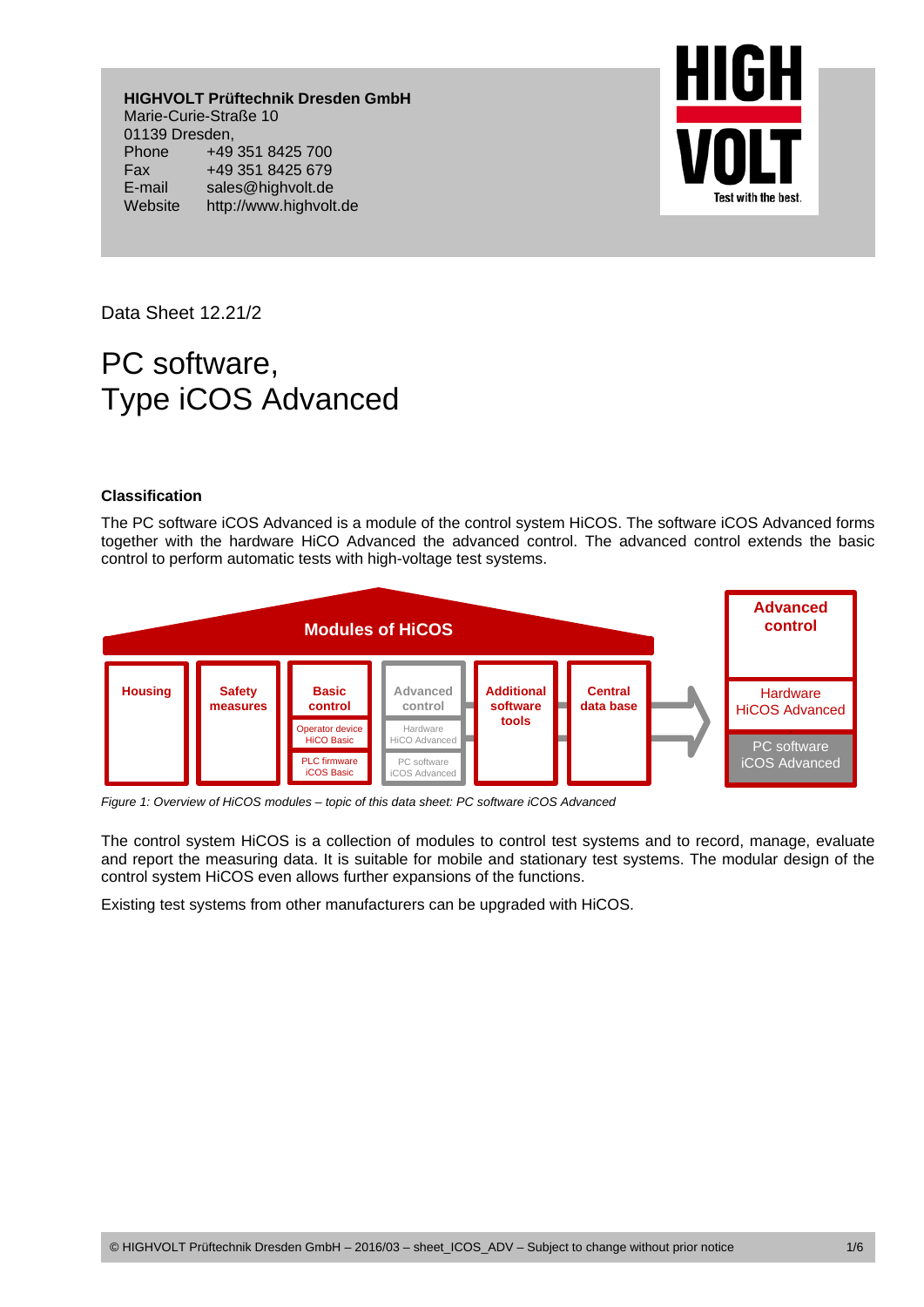# **Description**

iCOS Advanced is a modular PC software to operate high-voltage test systems, store data in a local data base, generate reports with predefined templates in MS Word format. The software consists of the following parts:

*Table 1: Software parts* 

| Name                                          | Description                                                                                                                                                                                                                                                                                                                                      |  |  |
|-----------------------------------------------|--------------------------------------------------------------------------------------------------------------------------------------------------------------------------------------------------------------------------------------------------------------------------------------------------------------------------------------------------|--|--|
| <b>Platform</b>                               | The platform software for the test field includes a local data base for the<br>storage of measured data and the possibility of report generation with<br>predefined templates in MS Word format.                                                                                                                                                 |  |  |
| Device interfaces<br><b>iCOS</b> Inferfaces   | The device interfaces (see Annex 1) connect test systems and measuring<br>devices with the PC software iCOS Advanced. Additionally to the device<br>interfaces for standard components (e.g. HIGHVOLT test systems and certain<br>OMICRON measuring systems) customized interfaces for other devices can be<br>provided on request.              |  |  |
| Test applications<br><b>iCOS Applications</b> | Test applications (see Annex 2) for the software use the embedded test and<br>measuring systems to perform tests. There are specified applications, e.g. for<br>transformer testing and cable testing, as well as free-configurable applications<br>available. Customized applications with special test sequences can be<br>provided on request |  |  |
| Test wizards<br><b>iCOS Wizards</b>           | Test wizards (see Annex 3) allow the creation of projects. Relevant data of the<br>test object and test can be entered in advance. To reduce the preparation time,<br>templates for test objects and tests can be used.                                                                                                                          |  |  |
| Language packages (optional)                  | There are different languages for the software available, e.g. German and<br>English. Other languages can be provided on request.                                                                                                                                                                                                                |  |  |

# **Functions**

- **-** Control of test systems and measuring devices
	- − Performing test sequences
	- − Loading or saving presets for nominal values or sequences (test setups)
	- − Control of single and composite test systems
- **-** Logging of measuring values and status information (locally)
- **Local data management** 
	- − Robust data storage
	- − Storing all measuring data in one database sorted by test object (e.g. transformer, cable, …)
	- − Saving additional test information such as photos of the test setup or schematics
- **Local report generation** 
	- − Generating, saving and printing test reports
	- − Post-processing of reports in MS Word
	- − Automatic archiving of reports as PDF in the data base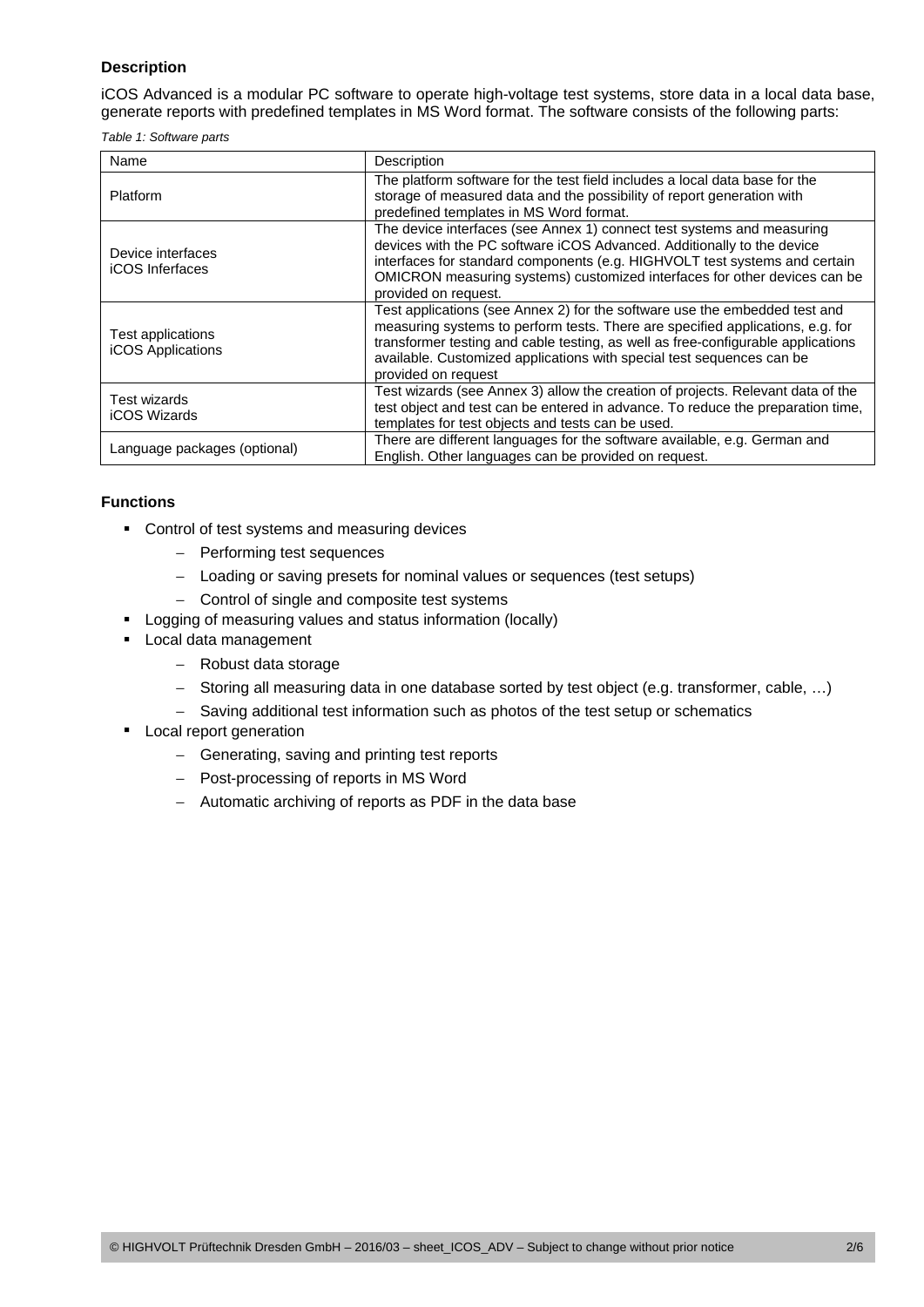

*Figure 2: Performing of a test using the freely-configurable application Free Test. The AC resonant test system, type WRV from HIGHVOLT, is embedded via a device interface* 

# **Minimum requirements**

Hardware HiCO Advanced (see data sheet 12.20/1)

or

- Microsoft Windows 7
- **Microsoft Office 2007**
- Up-to-date PC hardware
	- − Pentium 4 3.2 GHz or higher
	- − 4 GB RAM or higher
	- − Screen 1600 x 900 pixel or higher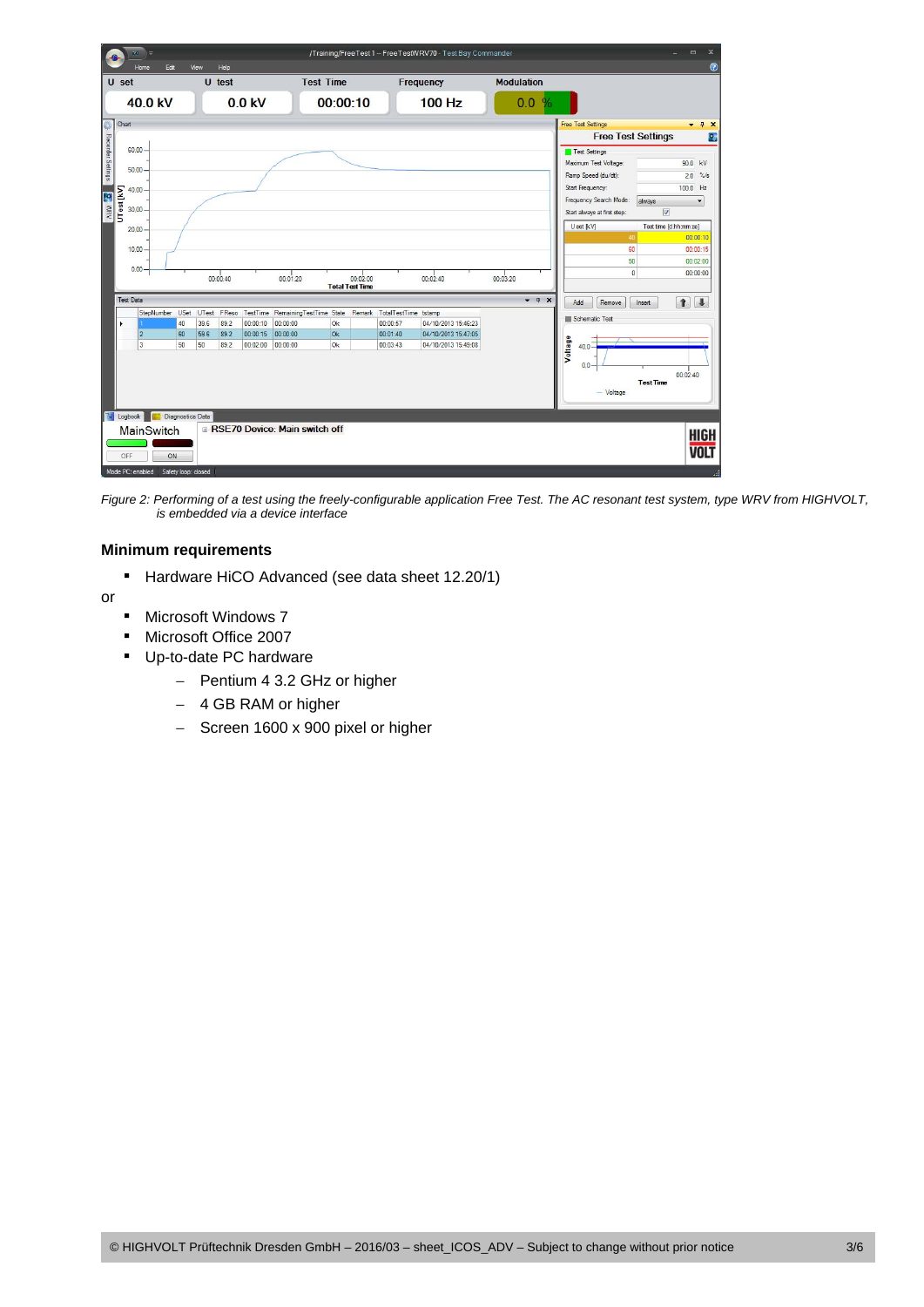# **Annex 1 – iCOS Interfaces**

The device interfaces allow the connection of the hardware devices (test systems and measuring devices) with the software (iCOS Applications). Depending on the hardware, there are four different types of interfaces available (see Table 2).

*Table 2: Types of interfaces* 

| Type                     | Description                                                                                                                                        |
|--------------------------|----------------------------------------------------------------------------------------------------------------------------------------------------|
| Automatic interface      | The interface allows the application to control the hardware device and enables<br>direct access to the measuring values.                          |
| Semi-automatic interface | The measuring values of the hardware device are exported by an external<br>software and imported in the local data base.                           |
| Manual interface         | The measuring values that are displayed are written manually in the local data<br>base.                                                            |
| Manual input             | The measuring values are entered into a predefined Word document to be<br>saved. These documents can be printed out later with the general report. |

Customized device interfaces can be provided. The type of the interface results from the specific device design and the requirements of the customer. This allows also the replacement of existing controls of other manufacturers.

| Name                            | Description                                               | Manufacturer    | Type of interface   |
|---------------------------------|-----------------------------------------------------------|-----------------|---------------------|
| <b>LiMOS</b>                    | Power measuring system                                    | <b>HIGHVOLT</b> | Automatic interface |
| <b>HIRES</b><br>(formerly MIAS) | Transient recorder                                        | <b>HIGHVOLT</b> | Automatic interface |
| <b>MU 18</b>                    | AC/DC peak voltmeter                                      | <b>HIGHVOLT</b> | Automatic interface |
| IP                              | Impulse voltage test system                               | <b>HIGHVOLT</b> | Automatic interface |
| <b>WP</b>                       | AC voltage test system, based on<br>transformers          | <b>HIGHVOLT</b> | Automatic interface |
| GP                              | DC test system                                            | <b>HIGHVOLT</b> | Automatic interface |
| <b>WRM</b>                      | AC resonant test system with<br>variable inductance       | <b>HIGHVOLT</b> | Automatic interface |
| <b>WRV</b>                      | AC resonant test system with<br>variable frequency        | <b>HIGHVOLT</b> | Automatic interface |
| <b>WV</b>                       | AC transformer test system                                | <b>HIGHVOLT</b> | Automatic interface |
| <b>MPD</b>                      | Measuring of partial discharge                            | <b>Omicron</b>  | Automatic interface |
| МI                              | Measuring of tan delta                                    | Omicron         | Automatic interface |
| <b>ATOS</b>                     | Measurement of winding<br>resistance and turns ratio      | Raytech         | Automatic interface |
| <b>MIT</b>                      | Insulation tester                                         | Megger          | Manual input        |
| <b>OTS</b>                      | Insulation oil tester                                     | Megger          | Manual input        |
| <b>DELTA 4110</b>               | Insulation power factor/dissipation<br>factor (tan delta) | Megger          | Manual input        |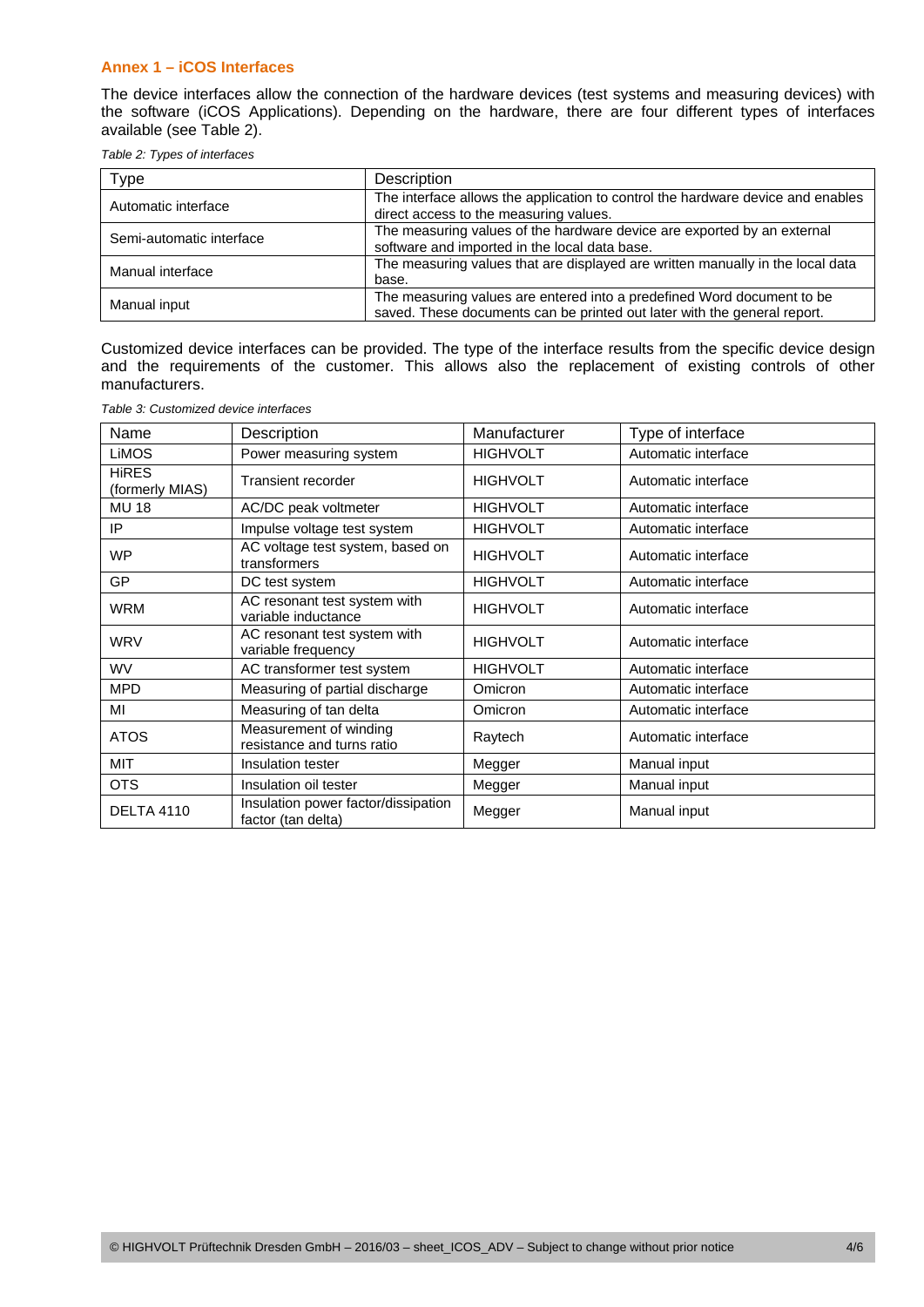# **Annex 2 – iCOS Applications**

*Table 4: iCOS Applications* 

| Package             | Application                                | Remark     |
|---------------------|--------------------------------------------|------------|
| Standard package    |                                            |            |
|                     | <b>Manual Test</b>                         | Yes        |
|                     | <b>Free Test</b>                           | Yes        |
| Transformer package |                                            |            |
|                     | Applied-Voltage Test                       | Optional   |
|                     | Induced AC Voltage Test                    | Optional   |
|                     | No-Load Loss and Current Test              | Optional   |
|                     | Short-Circuit Impedance and Load Loss Test | Optional   |
|                     | Zero-Sequence and Impedance Test           | Optional   |
|                     | <b>Winding Resistance Test</b>             | Optional   |
|                     | <b>Turns Ratio Test</b>                    | Optional   |
| Cable package       |                                            | On request |
| Arrester package    |                                            | On request |

## **Description of applications**

## **Application Manual Test**

The application Manual Test integrates the PLC firmware iCOS Basic into the PC software iCOS Advanced. Additionally to the functions of the PLC firmware, the measured values are stored in the local data base and reports can be generated.

# **Application Free Test**

The application Free Test integrates the PLC firmware iCOS Basic into the PC software iCOS Advanced. Additionally to the functions of the PLC firmware it is possible to define an automatic test procedure containing several test steps with different rated voltages and durations. The measured values are stored in the local data base and reports can be generated.

# **Application Applied-Voltage Test**

The application Applied Voltage Test allows to perform applied-voltage tests at transformers. Main test parameters (e.g. test voltage and test frequency) are chosen automatically on the basis of the transformer data.

## **Application Induced AC Voltage Test**

The application Induced Voltage Test allows to perform induced voltage tests at transformers. The voltage steps are chosen automatically on the basis of the transformer data. The application also records measured PD values. They are implemented automatically by an iCOS interface to the PD measuring device or manually.

## **Application Short-Circuit Impedance and Load Loss**

The application Short-Circuit Impedance and Load Loss allows to perform short-circuit tests at transformers. Main test parameters (e.g. test current) are chosen automatically on the basis of the transformer data.

## **Application No-load loss and current**

The application No-load loss and current allows to perform no-load loss tests at transformers. Main test parameters (e.g. test voltage) are chosen automatically on the basis of the transformer data. For supported Current Transformers (CTs) and Voltage Transformers (VTs), the application allows the automatic and manual adaption of the ratio.

## **Application Zero-Sequence Impedance Test**

The application Zero-Sequence Impedance Test allows to perform zero-sequence tests at transformers. Main test parameters (e.g. test current) are chosen automatically on the basis of the transformer data.

## **Application Winding Resistance Test**

The application Winding Resistance Test allows to perform automatic measurement of winding resistance at transformers. Main test parameters are chosen automatically on the basis of the transformer data.

## **Application Turns Ratio Test**

The application Turns Ratio Test allows to perform automatic measurement of turns ratio at transformers. Main test parameters are chosen automatically on the basis of the transformer data.